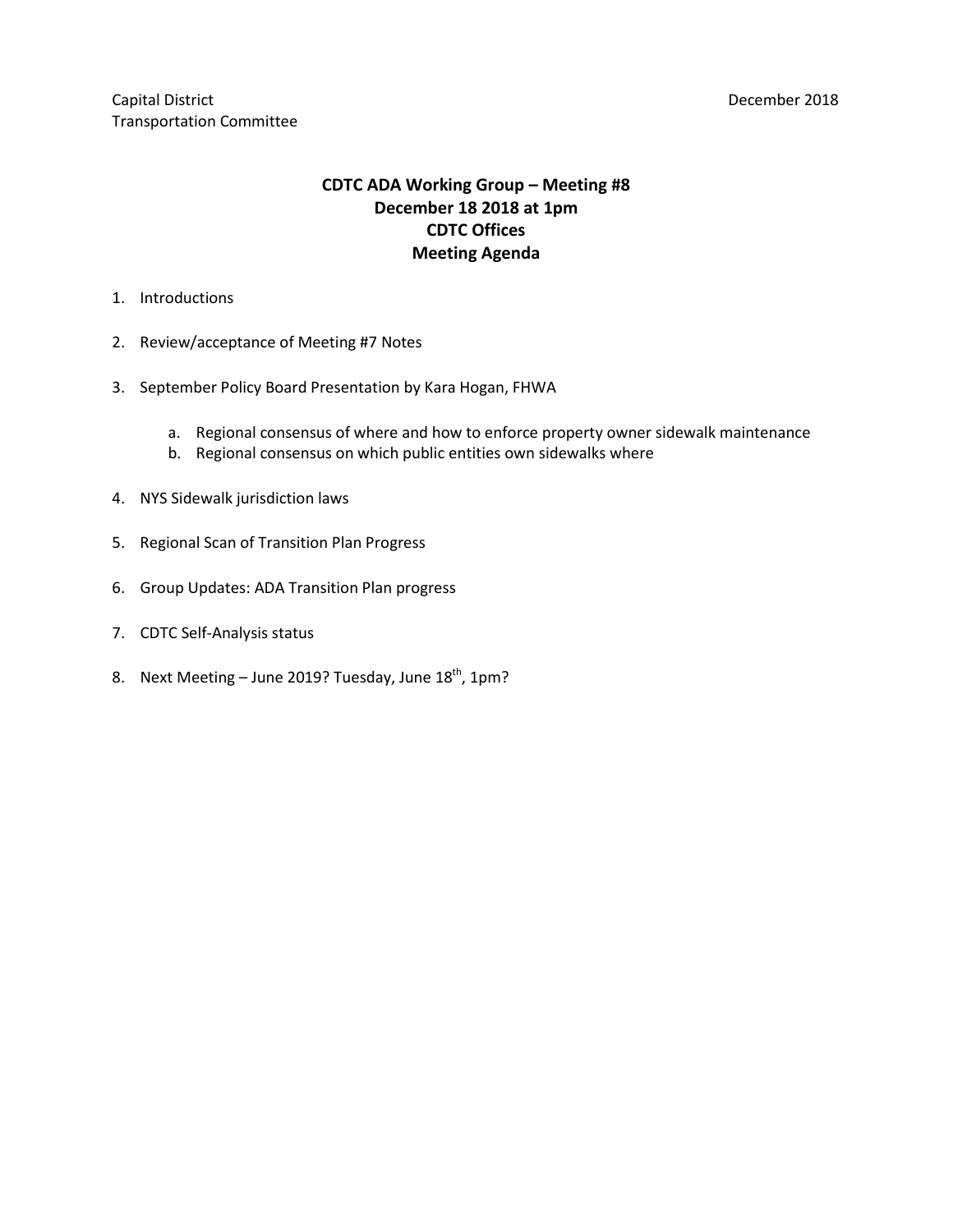#### CDTC ADA Working Group – Meeting #8 Notes 1 PM, December 18, 2018 Notes

Attending: Valerie Deane, NYSDOT Region 1; Peter Knutson, City of Schenectady; Chris Wallin, City of Schenectady; Bradley Birge, City of Saratoga Springs; Dave Wheatley, City of Watervliet; Carrie Ward, CDTC; Rima Shamieh, CDTC

- 1. Meeting #7 Notes there were no suggested changes; the group accepted the notes as written.
- 2. September Policy Board Presentation by Kara Hogan, FHWA K. Hogan asked our region to try to come to a consensus on: 1) where and how to enforce property owner sidewalk maintenance and 2) which public entities own sidewalks where. The second question is most challenging in rural towns and villages with sidewalks.

Enforcement of sidewalk maintenance is a real issue because there is a perception that it is not politically feasible. Suggestions included getting municipalities on the same page before involving NYSDOT, and bringing these questions to the NYSAMPO Complete Streets working group, which is already working on ADA Transition Plans.

It was determined that staff will research and compile the local laws relating to sidewalk maintenance. Once compiled, staff will determine appropriate ways to group municipalities to work toward consensus – for example by County or by rural/suburban/urban.

3. NYS Sidewalk jurisdiction laws

C. Ward provided excerpts of the relevant laws for Towns (NYS Highway Law Section 140, 18), Villages (NYS Highway Law Section 46) and Cities (NYS Highway Law Section 349-c, 2.2), which all point to local municipal responsibility for sidewalks along state highways. Each city representative at the meeting shared their understanding of the responsibilities in their jurisdictions regarding who owns the sidewalks on the different types of roads.

- 4. Regional Scan of Transition Plan Progress Carrie distributed a handout noting progress on local plans.
- 5. Group Updates: ADA Transition Plan progress

P. Knutson and C. Wallin described the new special assessments that will be taking effect in the City of Schenectady in 2019. Property owners will be able to request sidewalk replacement by the city for an entire section of a street. The city would rebuild the sidewalks and assess each property a fee to offset the cost, for 10 years. The city will issue a \$1 million bond for 2019 to launch the program, which will be paid back over time by the special assessments.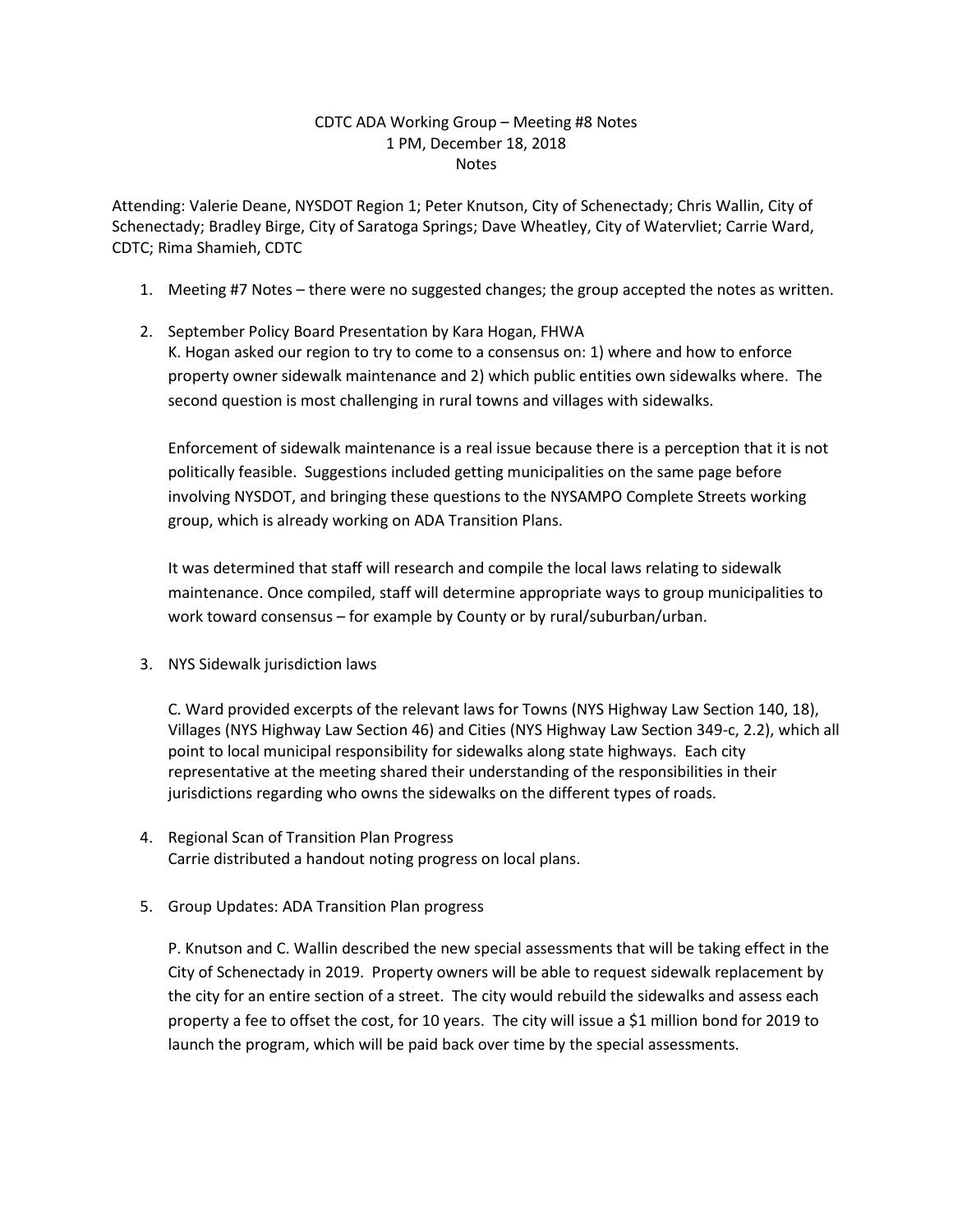The Independent Living Center of the Hudson Valley and Rensselaer ARC has been helping the City of Troy to develop a policy.

D. Wheatley has just taken on the Watervliet ADA transition plan and has not begun work yet. Carrie explained that CDTC encourages the use of a 1-5 condition rating for sidewalk facilities, which in conformance with NYSDOT's methodology and approved by FHWA. There is also the SAPFIM methodology that came out of a Florida International University pilot project. CDTC does not recommend it because it has a lot of data points to collect, but Troy will look into it. V. Deane commented that often collecting a modest amount of data is more realistic. C. Ward will request Warren County's methodology for scoring sidewalks.

V. Deane also noted that NYSDOT Main Office ADA is collecting presence/absence of sidewalks, guiderails and signs on federal-aid eligible roads when they are out collecting pavement condition data, which is now collected electronically.

## 6. CDTC Self-Analysis status

The Planning Committee approved the draft, which was posted for public comment. C. Ward received an offer from two members of the Independent Living Center of the Hudson Valley to review the draft and visit the building to do a "roll-through," which they will do on Wednesday, Dec 19.

7. Next Meeting – Tuesday, June  $18<sup>th</sup>$ , 1pm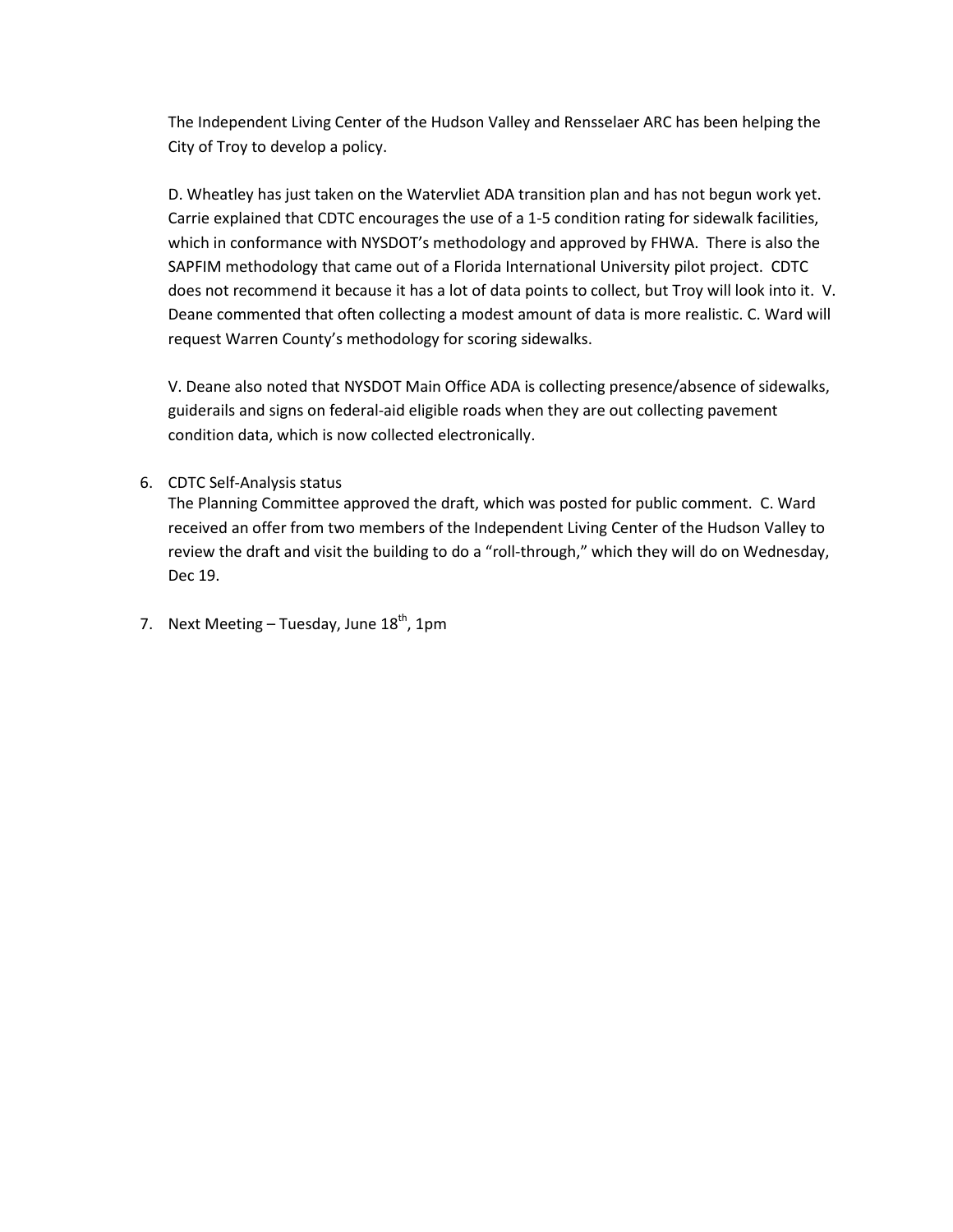Capital District Transportation Committee ADA Working Group December 2018 Sidewalk Jurisdiction in New York State law

#### **Towns -** [NYS Highway Law Section 140,](https://www.nysenate.gov/legislation/laws/HAY/140) 18:

18. Maintain all sidewalks in the town constructed by the state adjacent to state highways and all sidewalks in the town constructed by the county adjacent to county roads and, when authorized by the town board, cause the removal of snow therefrom, and the cost thereof shall be paid from the miscellaneous or other town funds.

## **Villages -** [NYS Highway Law Section 46:](https://codes.findlaw.com/ny/highway-law/hay-sect-46.html) (bolding not original)

After the completion and acceptance of the work of constructing, reconstructing or improving of a state highway passing through a village, the state shall maintain and have jurisdiction over the pavement area of such highway and may assume maintenance responsibility and have jurisdiction over such other highway right of way areas as the commissioner of transportation shall determine, by official order, are necessary for the maintenance and protection of such highway facility. No additional points of access to, or exit from, such highway facility shall be made without prior written approval by the commissioner of transportation. **Any sidewalks, sewers,   1 water mains, curbs, paved gutters, conduits, facilities and appurtenances that are provided pursuant to this section, shall be maintained or shall be continued to be maintained, as the case may be, by the village in which they are located**, or by the agency or other unit owning or having control and jurisdiction thereof except the state shall maintain any drainage ditches and storm sewer facilities which are constructed primarily to service the state highway facility.

#### **Cities -** [NYS Highway Law Section 349-c,](https://www.nysenate.gov/legislation/laws/HAY/349-C) 2.2: (bolding not original)

2. With relation to any city named in this article, but not including the city of New York:

 2.1. The commissioner is authorized to provide in such designs, plans, specifications and estimates, for bridges, culverts, drainage, shoulders, gutters, curbs, sidewalks and any other facilities and appurtenances as he may determine.

 2.2. The commissioner shall construct, reconstruct or improve such extensions or continuations, including said facilities and appurtenances, in the same manner as other state highways, facilities and appurtenances are constructed, reconstructed and improved pursuant to this chapter. After designs, plans and specifications thereof have been completed and approved by the city and the commissioner, the city may, however, elect to construct such section or sections and acquire property therefor at its own expense in the manner provided by the city charter or otherwise. For all the purposes of this section, the jurisdiction of the commissioner shall extend over the entire property affected by the provisions hereof, as such jurisdiction has been obtained, or as such jurisdiction may hereafter be obtained pursuant to the provisions of this chapter. **Such sidewalks, facilities and appurtenances shall be maintained or shall be continued to be maintained, as the case may be, by the city in which they are located, or by the agency or unit owning or having control and jurisdiction thereof.**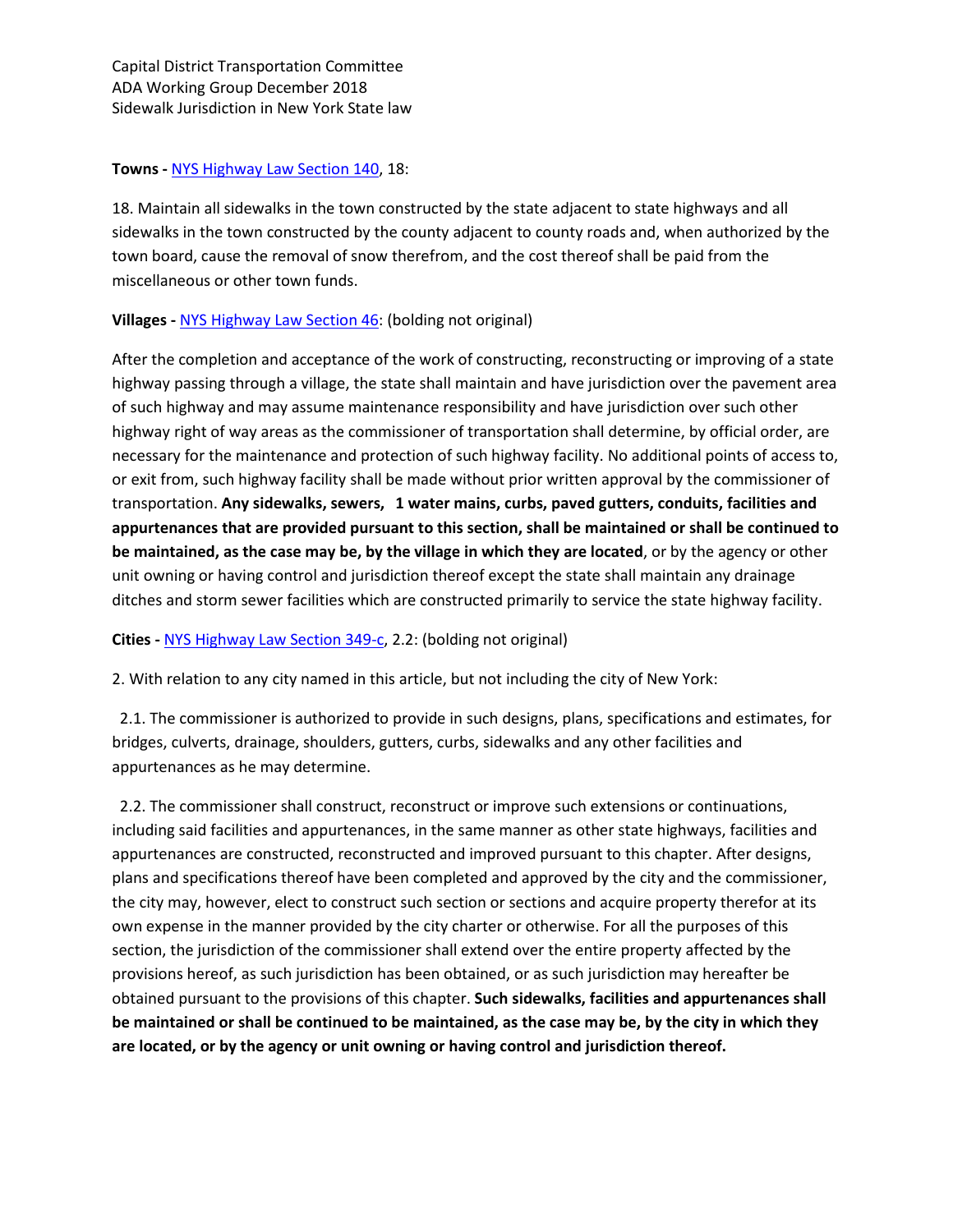# Transition Plan Tracking

| Entity                | <b>Location of Transition Plan</b>                     | Description/Notes                                 |
|-----------------------|--------------------------------------------------------|---------------------------------------------------|
| <b>NYSDOT</b>         | https://www.dot.ny.gov/programs/ada                    | Completed.                                        |
|                       | management/ada-transition-plan                         |                                                   |
| <b>CDTA</b>           |                                                        | Not responsible for public rights                 |
|                       |                                                        | of way.                                           |
| <b>Albany County</b>  | http://www.albanycounty.com/Librarie                   | <b>Updated transition plan but</b>                |
|                       | s/Human Resources/Title VI Plan 201                    | doesn't include sidewalks.                        |
|                       | 60915.sflb.ashx                                        | Appendix C isn't actually the                     |
|                       |                                                        | transition plan.                                  |
| City of Albany        | http://www.albanyny.gov/Government                     | Complaint Form, Grievance                         |
|                       | /Departments/HumanResources/Disabi                     | Procedure, Notice online. Created                 |
|                       | lityAccess.aspx                                        | ADA Advisory Committee to                         |
|                       |                                                        | ensure communication with                         |
|                       |                                                        | stakeholders of the disabled                      |
|                       |                                                        | community. Working on                             |
| Town of Bethlehem     |                                                        | transition plan.                                  |
|                       | http://www.townofbethlehem.org/799                     | Adopted Transition Plan 5-2018,                   |
|                       | /ADA-Transition-Plan                                   | includes inventory                                |
| City of Cohoes        | Asset Mgmt Plan:                                       | Complete Streets section in code                  |
|                       | http://www.ci.cohoes.ny.us/Cit-e-                      | says will do within 5 years. Has                  |
|                       | Access/towncouncil/?tid=34&tpid=635<br>6∣=36467&view=A | pavement conditions. Hired firm                   |
| Rensselaer County     |                                                        | to do asset mgmt. plan<br>Has draft inventory and |
|                       |                                                        | <b>Transition Plan that includes</b>              |
|                       |                                                        | pedestrian infrastructure.                        |
| City of Troy          | http://www.troyny.gov/mayor-                           | No plan but has coordinator                       |
|                       | madden-announces-appointment-of-                       |                                                   |
|                       | city-ada-coordinator/                                  |                                                   |
| Saratoga County       | http://www.saratogacountyny.gov/wp/                    | Has inventory, notes if compliant                 |
|                       | wp-content/uploads/2013/08/ADA-                        | or not (no rating) and says will fix              |
|                       | Transition-Plan-2015-Final.pdf;                        | all within 5 years of 1/2016                      |
|                       | http://www.saratogacountyny.gov/wp/                    |                                                   |
|                       | wp-                                                    |                                                   |
|                       | content/uploads/2016/04/TitleVIPlan.p                  |                                                   |
|                       | df                                                     |                                                   |
| Town of Malta         | http://www.malta-                                      | Inventory not done, but outdoor                   |
|                       | town.org/documentcenter/view/1100                      | items scheduled for completion                    |
|                       |                                                        | before 2018 winter.                               |
| City of Mechanicville | Grievance                                              | Has Grievance Procedure                           |
|                       | Procedure: http://www.mechanicville.c                  |                                                   |
|                       | om/DocumentCenter/View/856                             |                                                   |
| Town of Clifton Park  | http://www.cliftonpark.org/index.php/doc               | Title VI Plan adopted July 2017.                  |
|                       | ument-center/employment-                               | Reference ADA Transition Plan;                    |
|                       | information/1965-clifton-park-title-vi-                | specifies list of noncompliant                    |
|                       | plan/file                                              | sidewalks and facilities will be                  |